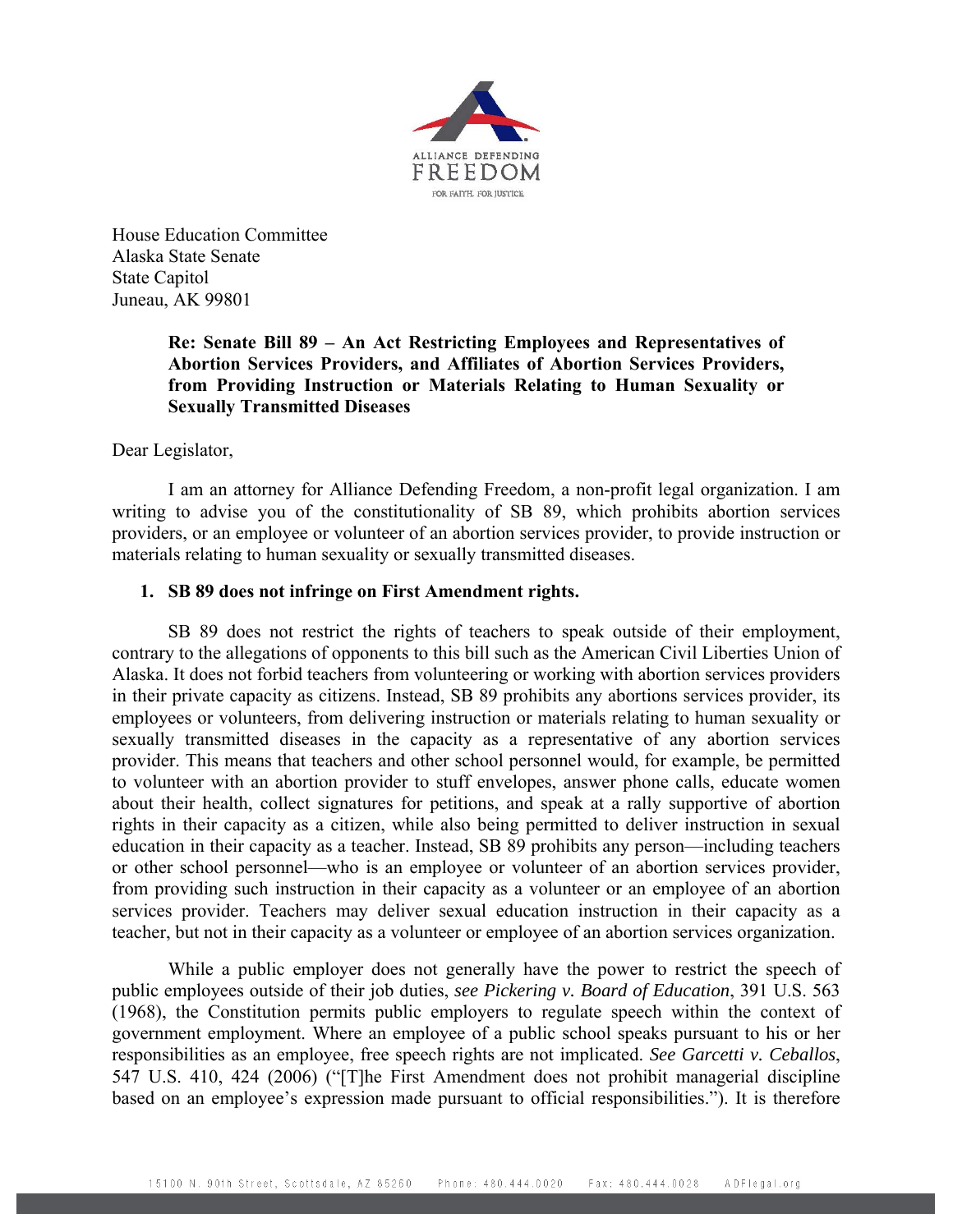

permissible that the State of Alaska forbid teachers and other school personnel from acting as a representative for an abortion services provider in the course of their employment—they cannot act as representatives of an abortion provider when delivering sexual education instruction or materials to students.

Nothing in this bill forbids school personnel from speaking about the issues implicated by SB 89 in their capacity as citizens. Teachers and school personnel are free to speak on public issues such as abortion and reproductive health care in their private capacity as citizens without fear of liability under SB 89. *See Connick v. Myers* , 461 U.S. 138, 147 (1983) & *Garcetti*, 547 U.S. at 417 (recognizing the rights of public employees to speak on "matters of public concern" within their capacity as citizens). SB 89 undoubtedly permits employees to speak "as citizens about matters of public concern" such as abortion, *see Garcetti*, 547 U.S. at 419, but places reasonable limits on speech undertaken "pursuant to official responsibilities." *Id*. at 424. SB 89 merely limits actions within the scope of public employment, consistent with the Constitution.

Furthermore, SB 89 does nothing to prevent a teacher from talking about abortion and other reproductive health topics in the classroom as part of the curriculum approved by the school board. The proposed law also has no effect on the ability of public school students from expressing their views on abortion or reproductive health issues while at school.

Likewise, this bill does not infringe the right to associate. Teachers and school personnel are free to volunteer for abortion services providers or affiliates in their personal capacity and to engage in public debate about abortion and other reproductive health care issues. The bill would not implicate the ability of any public employee to associate with abortion services providers or affiliates as a citizen.

## **2. SB 89 does not violate the right to equal protection.**

SB 89 does not infringe on the right of equal protection of the laws under the Fourteenth Amendment. The Equal Protection Clause is "essentially a direction that all persons similarly situated should be treated alike." *City of Cleburne v. Cleburne Living Ctr.*, 473 U.S. 432, 439 (1985). However, when fundamental rights are not implicated, such as here, "[t]he general rule is that legislation is presumed to be valid and will be sustained if the classification drawn by the statute is rationally related to a legitimate state interest." *Id*. at 440.

Because SB 89 does not affect any fundamental right of abortion services providers or affiliates, as discussed above, even if SB 89 treats similarly situated persons differently, it need only be supported by a rational basis. Under state law, Alaska's public policy mandates "that the purpose of education is to help ensure that all students will succeed in their education and work, shape worthwhile and satisfying lives for themselves, exemplify the best values of society, and be effective in improving the character and quality of the world about them. AS § 14.03.015. SB 89 serves these legitimate interests by educating Alaska public school students to become productive members of society by establishing a policy that promotes self-discipline, personal